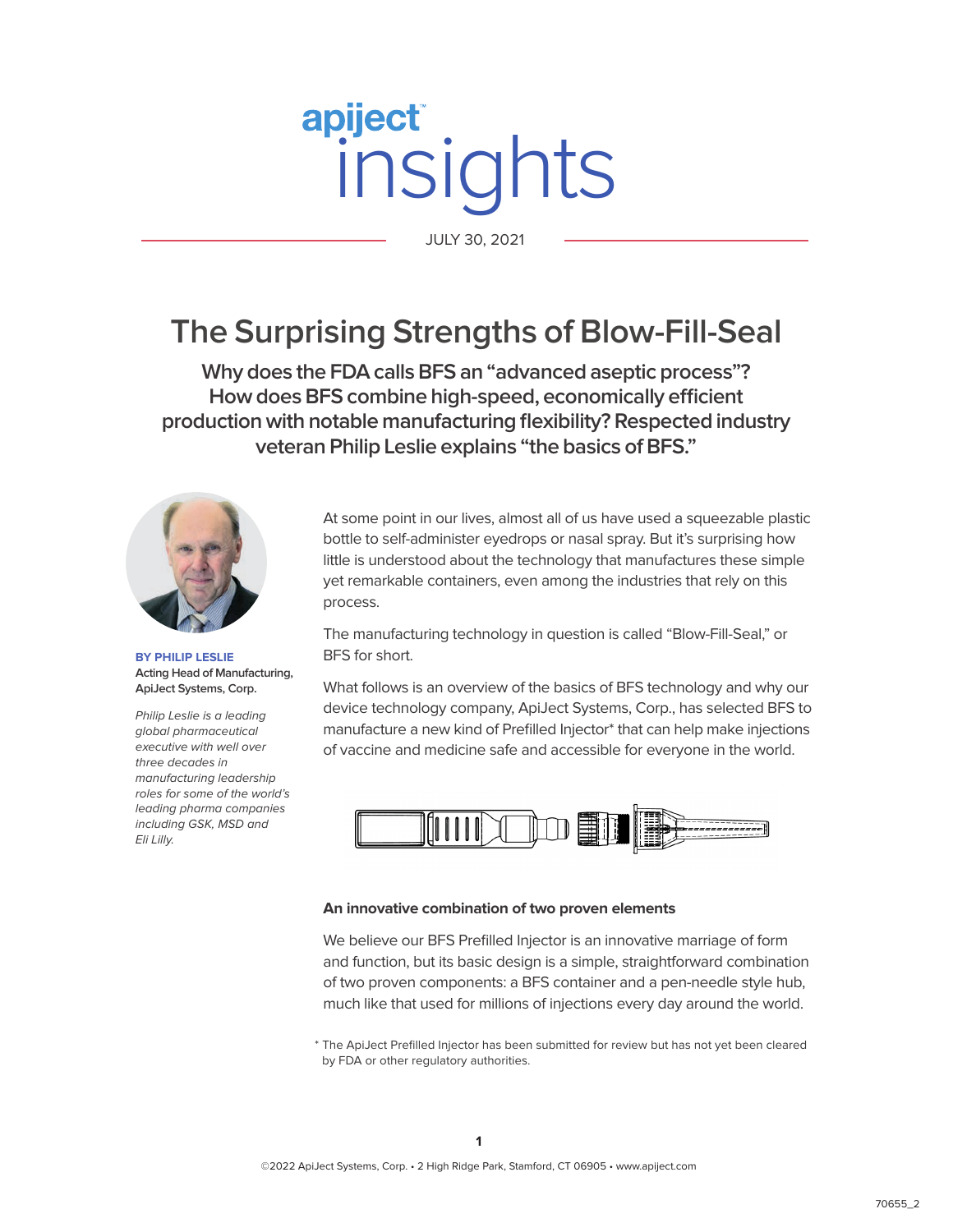The many proven strengths of BFS make it the obvious choice to create the liquid drug or vaccine container for our Injector. To begin with, BFS is well-established and almost universally accepted. Today there are probably thousands of BFS machines in operation around the world, collectively producing up to 50 billion aseptically filled containers per year.

BFS containers also are used for hundreds of non-injectable sterile liquids (such as respiratory products, eardrops, eyedrops, nasal sprays, orally consumed medicines, etc.), plus a wide range of food and beverage products, and even cosmetics and other goods.

#### **Two basic types of BFS machines: shuttle and rotary**

BFS enables high-speed, high-volume, aseptic manufacturing, filling and finishing of sterile liquids. This is accomplished through two styles of manufacturing machines: the original "shuttle" style and the "rotary" style, featuring an improved process.

ApiJect uses rotary-style BFS manufacturing machines rather than the older shuttle-type machines. Advantages of rotary machines, which have become available only in the last decade or so, include very high speed; aseptic quality assurance; and less waste byproduct (i.e., there is less excess polymer that must be trimmed from the finished unit).



The speed and productivity of high-end rotary BFS machines can be measured in a couple of ways. The entire process of blowing a container, filling it and sealing it can be done in 3 to 7 seconds by a rotary machine, compared to a 10-15 second process for a shuttle machine. Because of this high speed, a single rotary machine can produce up to 25,000-unit dose containers per hour with high "up time" adding to the productivity.

Most of this greater speed is due not to a faster-moving assembly line per se, but to less wasted motion. In a shuttle type BFS machine, the plastic vials literally shuttle back and forth as they are created, filled and sealed. The containers are formed in one position then need to shuttle back to another position for filling. By contrast, a rotary machine uses a smooth, zipper-like action where a series of molds, each split into two halves, are continually coming together like two interlocking gears in a fluid, graceful process. For anyone who appreciates elegant engineering, it's a beautiful thing to watch.

• Aseptic quality can be enhanced in rotary style machines because the filling needles are located inside an enclosed polymer chamber called the parison, not in the open air. This may reduces the chances of contamination and particles getting into the process.

#### **There are several reasons why BFS is considered an advanced aseptic process:**

• BFS uses plastic rather than glass. The polymer is heated up just before the container formation process (the "blowing" phase of BFS). This heating factor has a sterilization effect on the polymer. We know this occurs as generally in the validation of the machine the bioburden of the polymer is increased and shown not to create a contamination in the formed vial/product.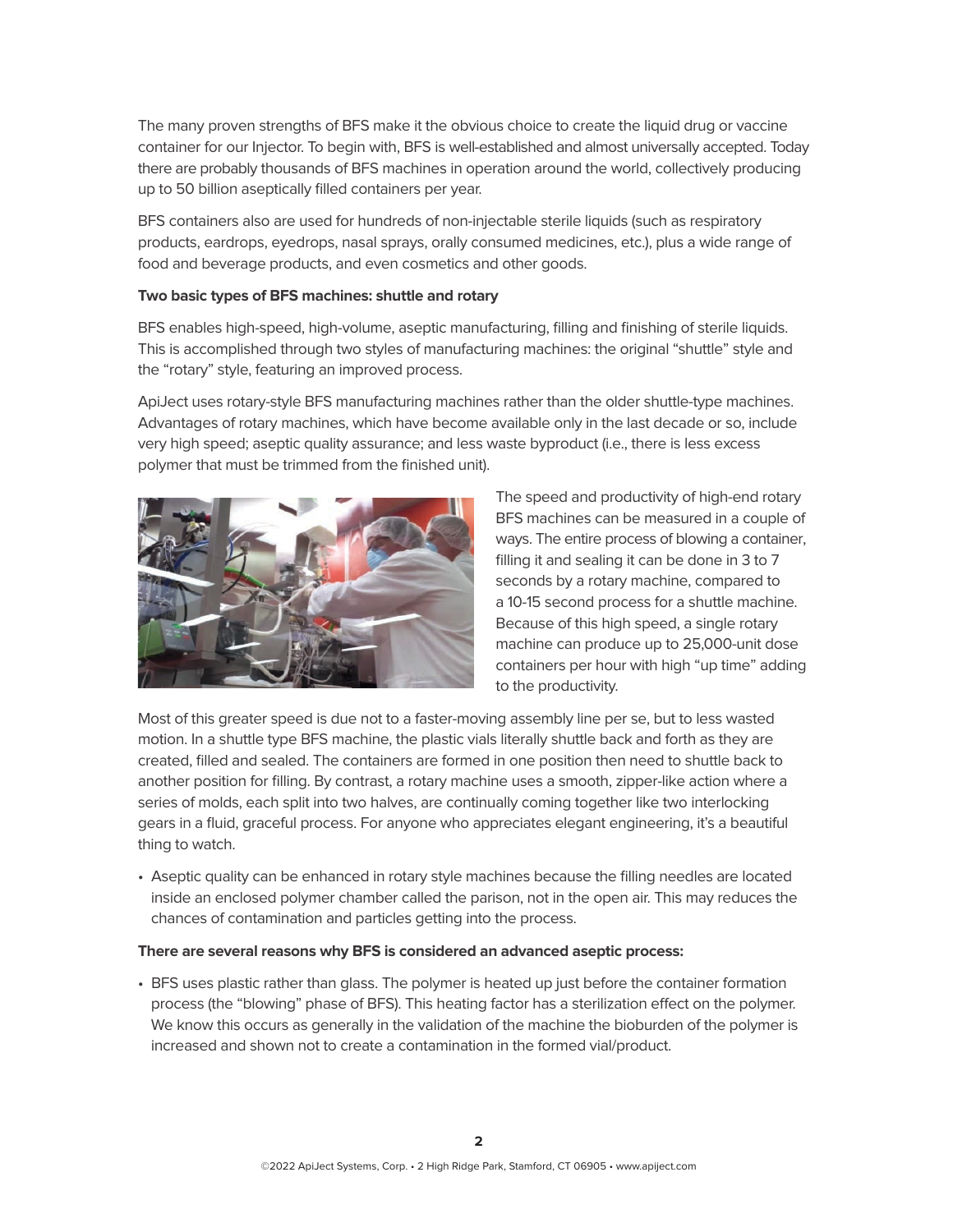- The second reason why BFS is an advanced aseptic process is that it's a highly automated operation, with minimal human intervention required from the beginning to the end.
- Third, the BFS process of forming, filling and sealing operates in a sealed parison with positive air pressure systems that keep out particles.
- Fourth, the sheer speed of the BFS process means that the vial or container is formed and sealed within a few seconds, which reduces the opportunity for any contaminants to get into the container.

#### **Shuttle style BFS machines have different strengths**

Keeping all of this in mind, it remains the case that shuttle machines are a more practical choice for certain applications.

For example, certain large-volume parenterals – up to 2 liters – are easier to fill and handle on a shuttle style machine. Smaller runs are sometimes more practical on a shuttle machine (or a Rommelag Model 434 rotary machine).

Insertion technology is where a septum or pre-molded insert are added to the container before sealing, this is only possible with shuttle machines.

Finally, shuttle machines can be more flexible than rotary machines, in the sense that you can change molds more easily, making it possible to manufacture a range of different products on each machine.



### **How rotary BFS delivers high productivity and cost-effectiveness**

Rommelag®, ApiJect's machine supplier, makes two different rotary BFS models. Model 460 is designed for high-volume production, while Model 434 is has a single mold and produces a smaller output per hour. Although the 434 has a lower output, it is ideally suited to more niche production runs.

Materials reliability is also an important

strength of BFS. Blow-Fill-Seal technology has a simplified supply chain. For example, ApiJect requires only pharmaceutical-grade plastic resin and stainless-steel cannula in order to produce our BFS Prefilled Injector.

BFS does not require shipping, storage, cleaning and re-cleaning over a period of days or weeks for the raw materials that are associated with traditional formats and materials. As noted, the container is produced, filled and sealed in seconds.

The high automation factor means less human labor is required, Two or three people can run a BFS production line, whereas several people are typically required to run a fill-finish line for glass vials.

In addition, with BFS there is no need for stoppers, crimps, washing stations, or depyrogenation (a specific form of sterilization for injectable drugs). This reduces the complexity and the physical footprint of BFS, in turn driving a smaller capital outlay for the high-end air conditioning units needed for a smaller clean room.